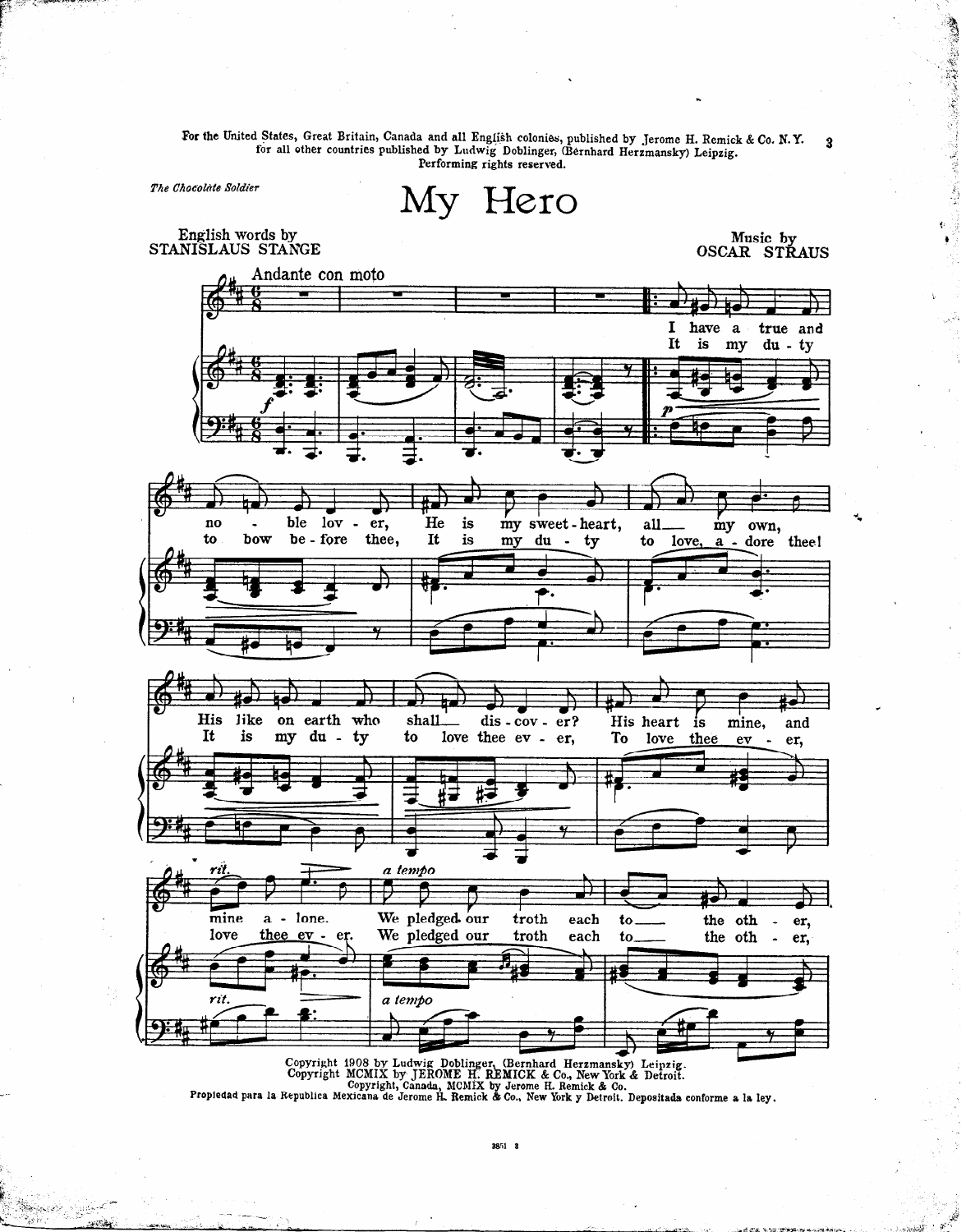







My Hero.  $$$ 

 $\frac{4}{3}$